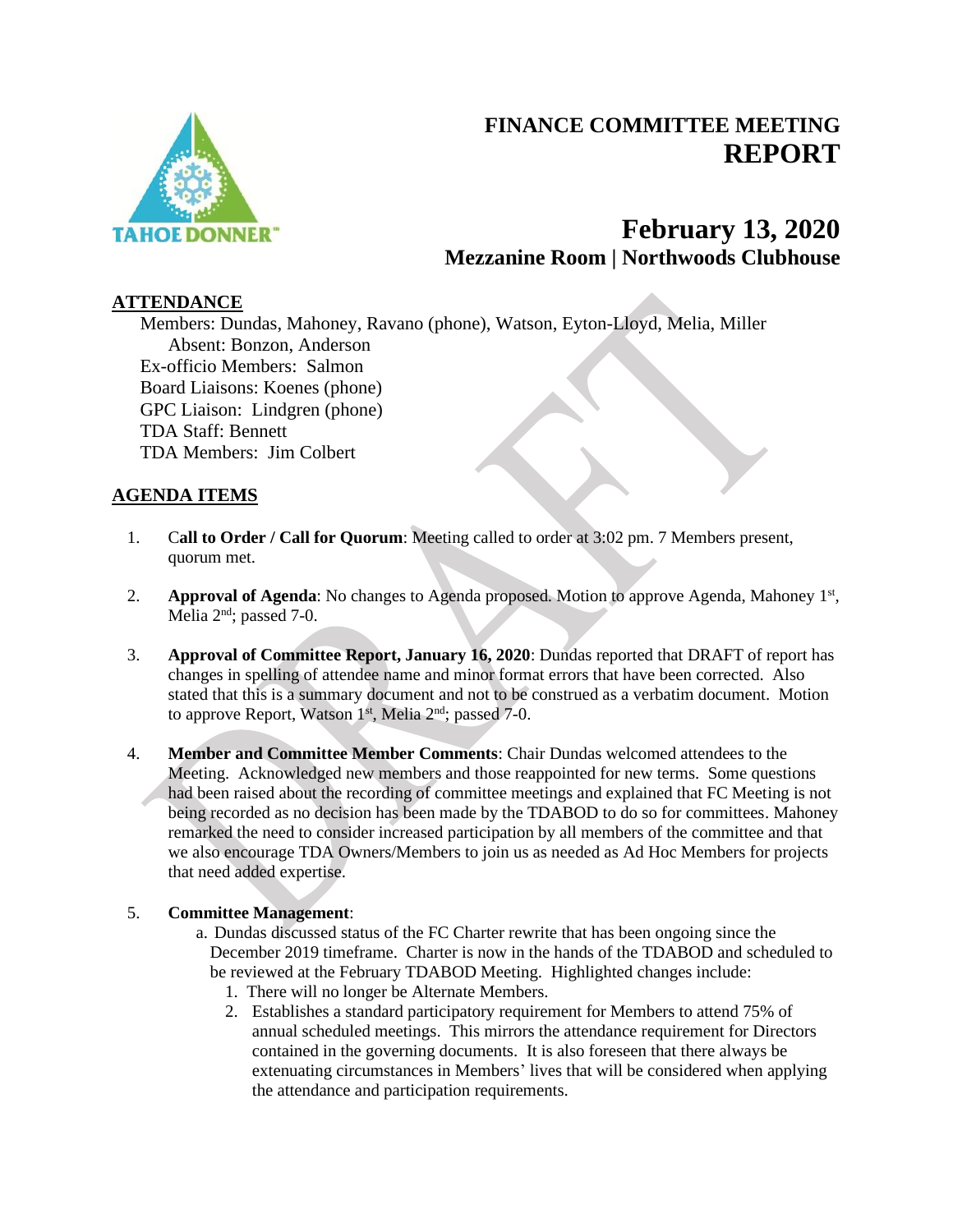- b. Dundas presented revised FC Organization Chart that will be updated following the election and appointments that follow. Highlights of the chart are:
	- 1. Reflects 9 Members, no alternates.
	- 2. Ad Hoc Members add flexibility.
	- 3. Clearly established lines of authority.
	- 4. Resolution Review and Investment Subcommittees.
	- 5. GPC Liaison to FC.
	- 6. Term dates reflect ending in Dec.
- c. **Action:** Election of Chair: Dundas nominated to serve as Committee Chair. Motion to approve: Mahoney 1<sup>st</sup>, Everybody 2<sup>nd</sup>; passed 7-0.
- d. **Action**: Election of Vice Chair: Mahoney nominated to serve as Vice Chair. Motion to approve: Eyton-Lloyd  $1^{st}$ , Everybody  $2^{nd}$ ; passed  $7-0$ .
- e. **Action:** Election of Recorder: Dundas asked for volunteers to serve as Recorder. Terry Watson volunteered to serve in this position.
- f. **Action**: Assignment of Subcommittee Chairs and GPC Liaison: Discussion ensued pertaining to the following positions:
	- 1. Resolution Review Subcommittee (RRSC Chair): Asked for volunteers to be part of the RRSC. Bonzon tentatively nominated as Chair, Eyton-Lloyd and Melia to serve on this committee, too.
	- 2. Investment Subcommittee: Was decided that no specific Chair necessary at this time. Subcommittee will continue to collaboratively work with DFA and the Treasurer to ensure that we are following TDA's Investment Policy.
	- 3. New GPC Liaison: After some discussion Steve Miller is appointed the FC Liaison to the General Plan Committee.
- g. Meeting Calendar: Discussed our current Meeting Calendar. Gave some consideration to moving time and day to be more in sync with availability of financial data. Given that the 5501 Committee is the group primarily charged with reviewing monthly financials, we determined that:
	- 1. We would continue with current calendar, day, date, and time; and,
	- 2. Will aim for have meeting length of 90-minutes.

#### 6. **New Business**:

- a. **Discussion**: 2020 Task List: Committee had a comprehensive discussion of the TDA Board Proposed Task List. A matrix reflecting the consensus view of the Finance Committee Members as to proposed tasks' importance and urgency has been forwarded to the Board for consideration. Original list of 11 projects has expanded to 14 and includes projects suggested by the DFA. The rankings are based upon information available and may be refined after clarification by individual TDABOD members.
- b. **Discussion**: Review of Forward Looking NOR Estimate for XC Snowmaking: Miller provided an analysis of snow making revenue expectations looking forward if TDA had snowmaking installed at the Nordic center. The FC reviewed a spreadsheet attempting to simulate a potential ROI for an investment in snow making completed out to the Moondance hut at TDXC. The FC found the hypothesis reasonable and the investment